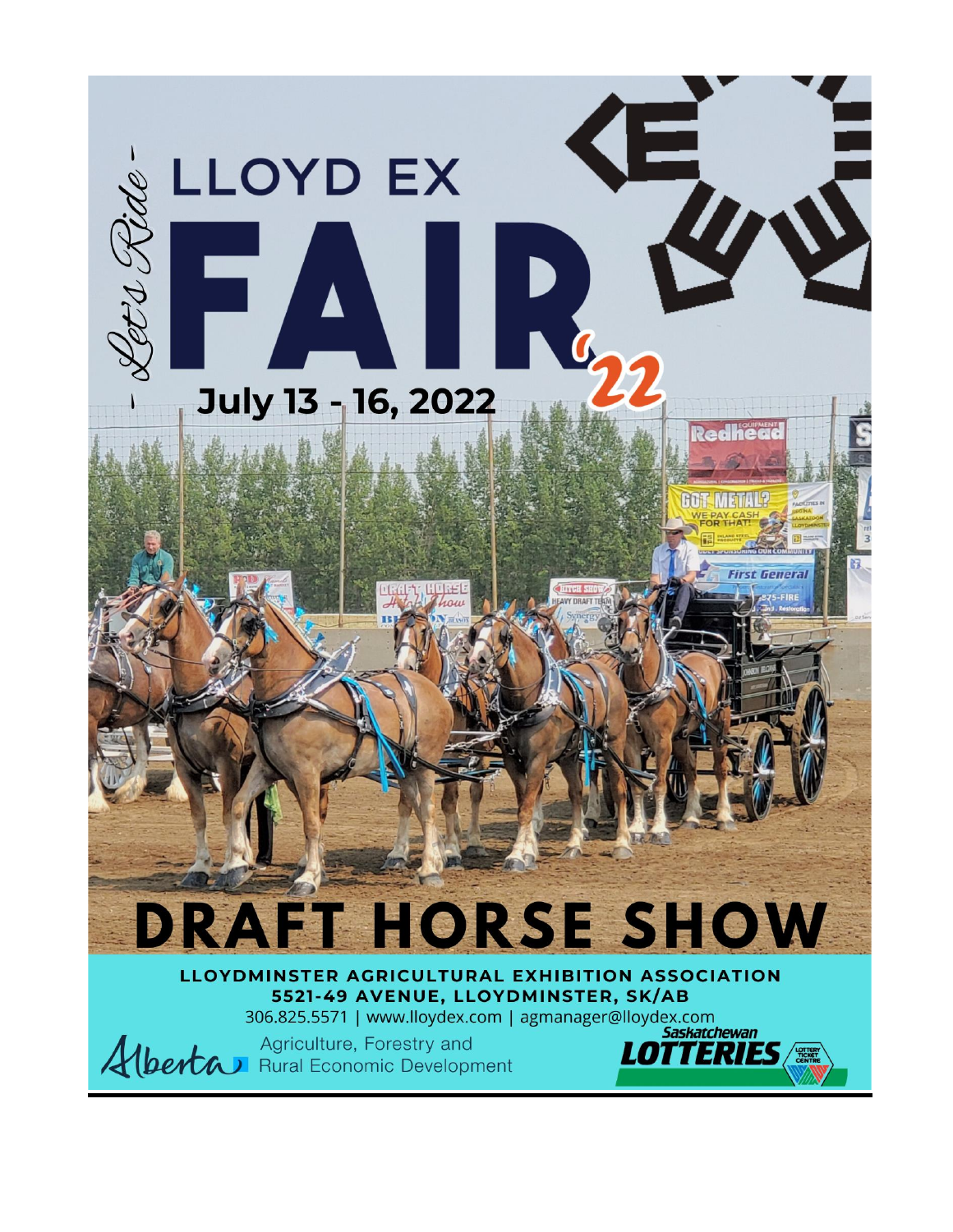## **TENTATIVE SCHEDULE OF EVENTS**

### **Move In**

Monday, July 11 after 12:00 noon Tuesday, July 12 after 1:00 pm

## **Wednesday, July 13**

8:45 am **PARADE** – Please join us by participating in our annual parade through the downtown area of Lloydminster! The viewers love to see the heavy horses strutting their stuff. NO ENTRY FEE! Judging begins in the Lloyd Ex parking lot at 8:45, and participants are generally back on the grounds by noon

### 3:00 pm **HITCH DRIVING CLASSES (Grandstand)**

Open Four (A) Unicorn Men's Cart Junior Cart

## **Thursday, July 14**

9:00 am **Multi-Breed Halter Show (Saskatchewan Building)**

3:00 pm **HITCH DRIVING CLASSES (Grandstand)**

Open 6-Horse Hitch (A) Ladies' Team Open Team (A) Junior Team

## **Friday, July 15**

| $9:00$ am   | <b>Gelding Halter Classes (Saskatchewan Building)</b>              |
|-------------|--------------------------------------------------------------------|
| Followed by | <b>Best of Show Supreme Champion Class (Saskatchewan Building)</b> |
| Followed by | Junior Decorating (Stall in Saskatchewan Building)                 |
| Followed by | <b>Showmanship Classes (Saskatchewan Building)</b>                 |

### 3:00 pm **HITCH DRIVING CLASSES (Grandstand)**

Rusty Bexson Memorial Award Open Six-Horse Hitch (B) Open Four (B) Open Team (B) Ladies' Cart Champion Presentations

This is a tentative schedule and may change without notice. It is your responsibility to verify schedule once you arrive at the show facility**.**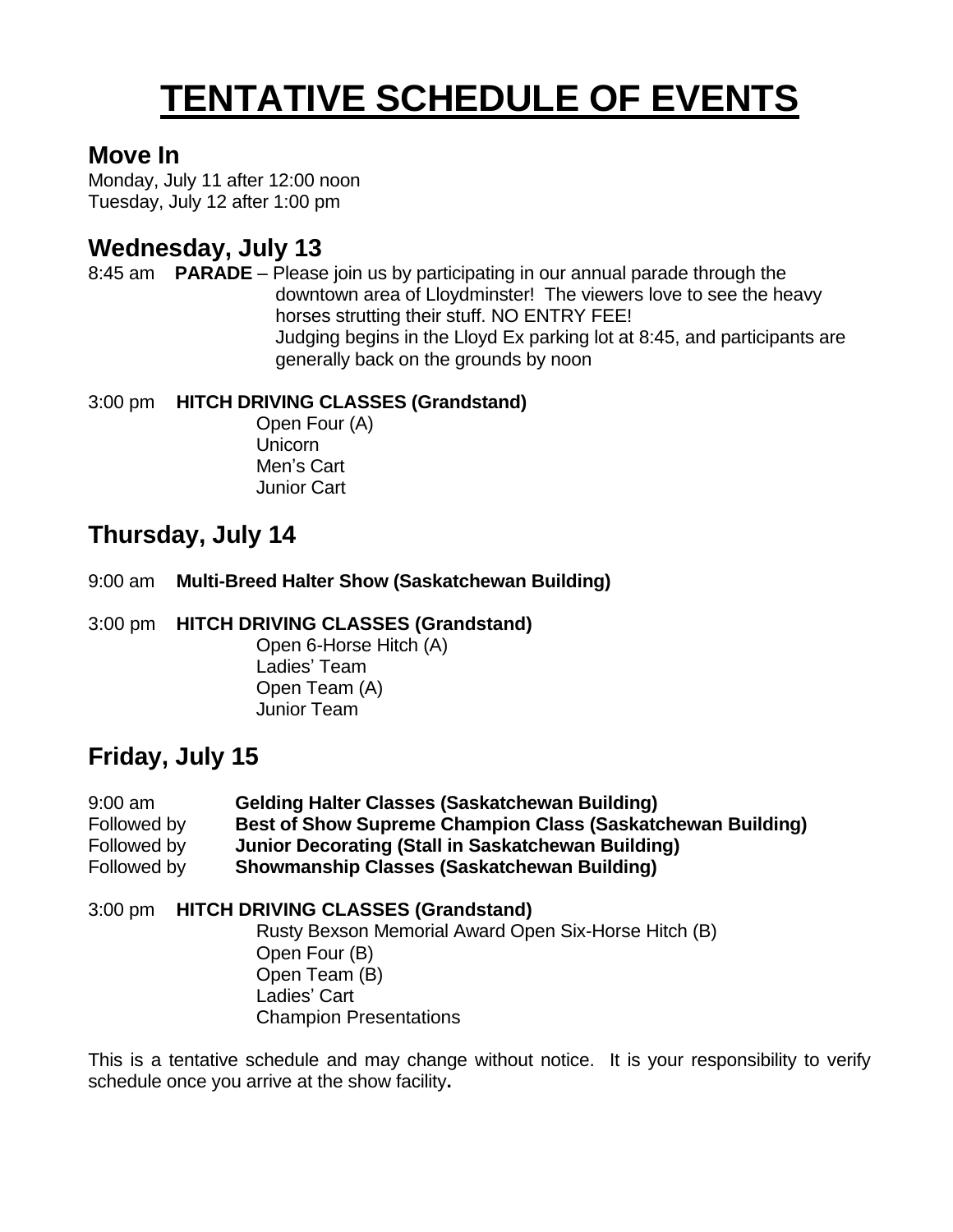## **DRAFT HORSE SHOW COMMITTEE**

Mike Hill – Chairman Ken Graham Terence Bexson Lesley Brooks Darren Damsgaard Nichole Duhaime Dallas Eaket **Jennifer Flint** Mikayla Flint Les Graham Cathy Laycock Chris Laycock Paige Laycock **Erin Mitchell** Erin Modi Shania Tingley

## **BARN SUPERVISORS**

CHRIS LAYCOCK DALLAS EAKET MIKE HILL DARREN DAMSGAARD

### **ADMISSION**

The Lloydminster Agricultural Exhibition is pleased to offer a special rate to our exhibitors: **Single day exhibitor passes @ \$15.00/person (includes \$0.71 GST) Four-day exhibitor passes @ \$60.00/person (includes \$2.86 GST)**

## **OFFICIAL RULES**

- 1) The show is open to all, but the Committee in Charge reserves the right to refuse any entry.
- 2) The Committee in Charge reserves the right to decide any point not covered by the Rules and to correct any error or make any necessary alterations in the Rules and Prize List and act on any disputes and their decision will be final.
- 3) All horses being exhibited must be halter broken and must be securely tied or in the charge of a competent person. No animal shall be allowed to remain loose on the grounds**.** No animal shall be allowed on the Exhibition Grounds that is not entered in the show.
- 4) All horses must be always under complete control. Colts must be haltered when away from mare or out of stall. No colts allowed running loose.
- 5) All stallions over two years of age must be in a box stall.
- 6) Any horse deemed unmanageable will be excused from the ring.
- 7) Inhumane treatment of a horse, including polling, rapping or other abuse will not be tolerated!!
- 8) All animals on the grounds will be subject to veterinary inspection, if necessary. The cost of the inspection will be the sole responsibility of the owner/exhibitor. No animal having a contagious disease shall be allowed to occupy any stall or building on, or admitted to, the Exhibition grounds, and if any animal has been admitted through an oversight, suffering from any such disease, the Manager shall immediately order its removal from the grounds.
- 9) No person will be allowed to act as judge, who is in any way interested in the exhibits that person is to judge. No person other than officials, stewards and attendants on duty, and the judge of the class may enter the show ring without the permission of the management.
- 10) The exhibitors and grooms are to appear in the ring neat, clean, and suitably attired.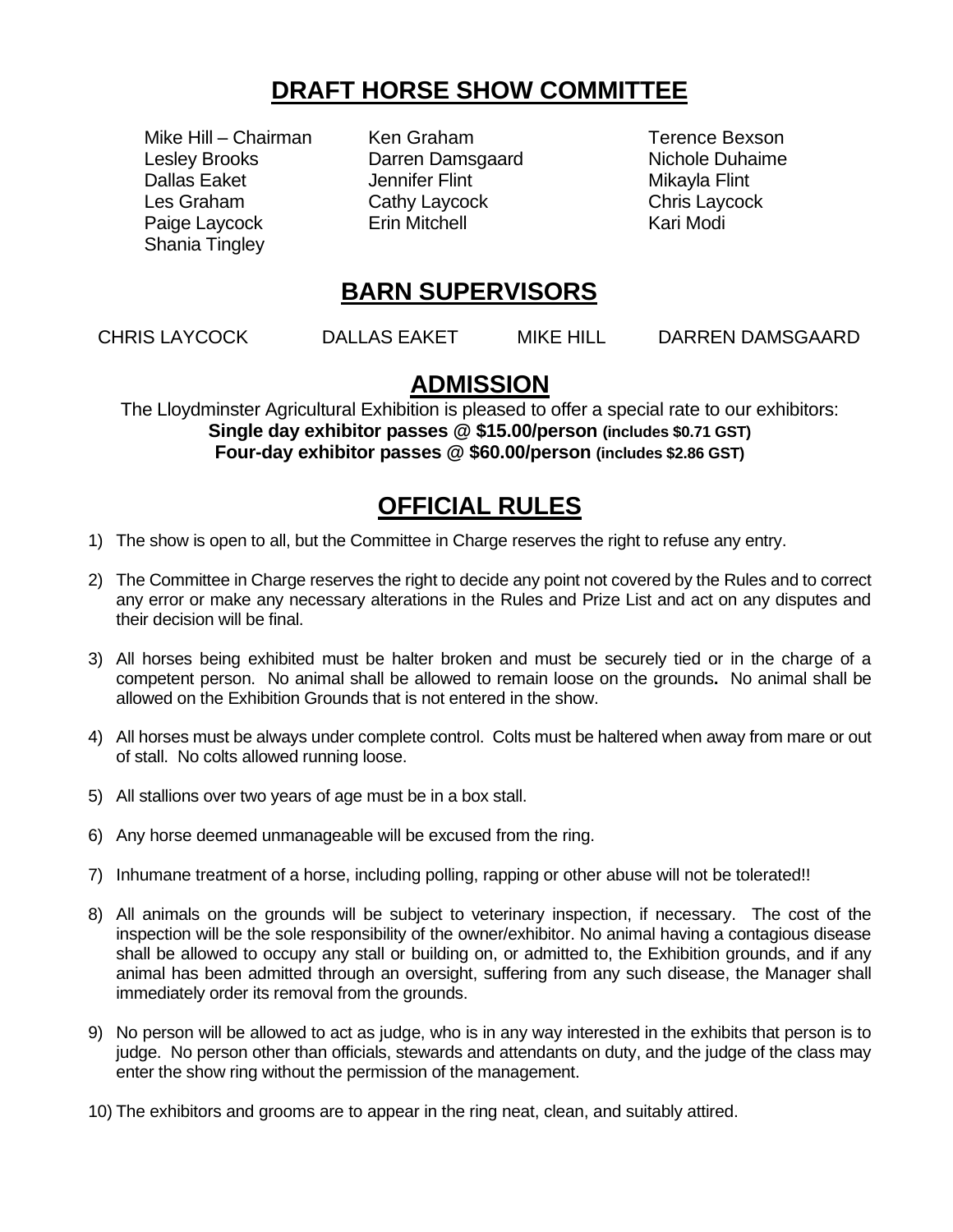- 11) In the absence of competition in any section, or if the livestock exhibited are of inferior quality, the judges will award only such premiums as they think the animals deserve. They will use their own discretion as to whether they will award first, second or any prize.
- 12) Exhibitors will not move from their assigned stalls without the permission of the stabling superintendent.
- **13) Shavings are provided for initial bedding only.**
- **14) Bag shavings will be available for purchase while quantities last. Square bales of straw may be used in the barn. We cannot accommodate round bales of straw in the barn area.**
- 15) It is required that all stalls are cleaned, and all refuse be placed in the designated areas by 8:00 a.m. each day. NO garbage in manure bins, please.
- 16) All horses must be named on the entry form in all classes, including Hitch and Halter.
	- a) All entries must be made on printed forms, which can be obtained on application to the Show Secretary. These forms should be completed and signed by the exhibitor. Entries must be made in the order mentioned in the Prize List and NO ENTRY WILL BE ACCEPTED UNLESS FEE IN FULL ACCOMPANIES IT.
	- b) Horse Show entries will be accepted only to the limit of the stabling facilities. Stalls are allotted on first come, first serve basis. Submit entries early and avoid disappointment.
	- c) Exhibitors cancelling their entries after the official closing date shall forfeit their entry fees, except on certificate of disability from a qualified veterinarian. No refunds shall be made on cancellations received after the holding of the first class in which the horse is entered. No refund on entry fees will be made on horses incorrectly entered by the exhibitor.
- 17) Where there is only one entry in each of several classes, the Committee reserves the right to consolidate such classes, but the classes so consolidated shall not contain more than five entries each.
- 18) All grooms (juniors & seniors) driving classes may have an assistant if necessary.
- 19) Any exhibitor who makes a false entry or shall attempt to interfere with or influence the judges while in the discharge of their duties, or who shall use contemptuous or abusive language to a Judge in consequence of awards made, is liable to forfeit his right to all prizes they might otherwise be entitled to and may be excluded from exhibiting at this Exhibition. Judges are particularly requested to immediately report any infraction of this rule.
- 20) Original registration certificates need not accompany entries, but a copy of the registration paper must be available if called for at any time during the show.
- 21) Horses that are eligible for registered classes cannot compete in non-registered or grade classes. This includes registered geldings.
- 22) All animals must be owned by and registered in the name of the exhibitor, except in Progeny of Dam, Get of Sire classes and in multiple Hitch Classes.
- 23) **LIABILITY:** Notwithstanding anything to the contrary herein contained, it is understood that each entrant by the act of entry or exhibiting or consigning waives all claims against the Lloydminster Agricultural Exhibition Association Ltd., and/or any of the members, officers or agents thereof for any personal injury, animal injury or death, loss or damage which he, his employees, helpers and/or property may sustain in any way arising out of the operations or activities of the said Company, by any of his helpers or employees or their executors, administrators or assigns, and that any helpers or assistant introduced to or engaged by the entrant through the said Company or through its members, officers or agent shall be at the sole risk and responsibility of such entrant.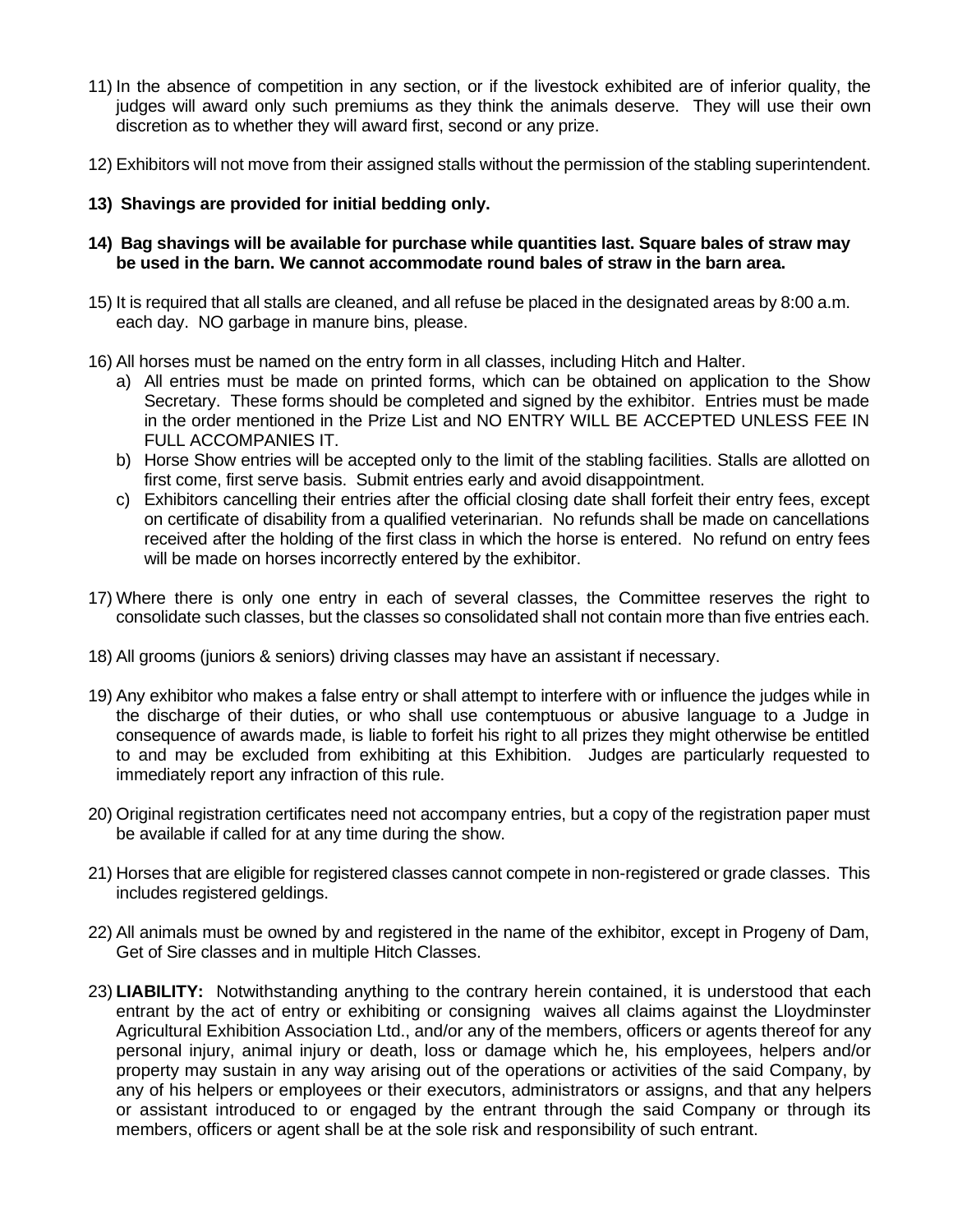- 24) Exhibitors or consignors of animals are liable to occasional accidents, injury or damage to persons coming into contact with them, and therefore shall guard their exhibits and protect the public from coming in contact herewith, and every such exhibitor shall indemnify the Lloydminster Agricultural Exhibition Association Ltd. from and against all claims and demands, costs, charges and expenses which it may incur, suffer or be put to, by reason of an accident or of any such exhibit not being properly guarded or the public not being protected therefrom. The Directors and Committee Members, who will be taking every precaution, cannot hold themselves responsible for any damage to or loss of exhibits.
- 25) All protests shall be made in writing and accompanied by a deposit of \$100.00, which deposit shall be forfeited if protest is not sustained. Said protest shall state plainly, the cause of the complaint or appeal and shall be filed with the Secretary the same day as the decision complained of is made and not later than 3:00 p.m. if made on the last day. Such protests shall be dealt with by the Committee in Charge of the department in which the protest is made as soon as they may deem best; and the decision shall be final. In event of the Committee being unable to come to a decision, the Board of Directors shall deal with the protest.
- 26) Upon any act of discourtesy or disobedience to the Show Secretary, Show Committee members, office staff, grounds staff, stabling superintendent, judges, steward, or any other show official on the part of owner, groom, driver or rider, the entry may be disqualified, and the owner shall forfeit his entry fees and any prize money that he may be otherwise due. The management reserves to itself the power to remove any exhibitor, groom, or animal from the show without being liable for compensation.
- 27) All exhibitors are responsible for their own liability insurance; a copy must be available upon request.

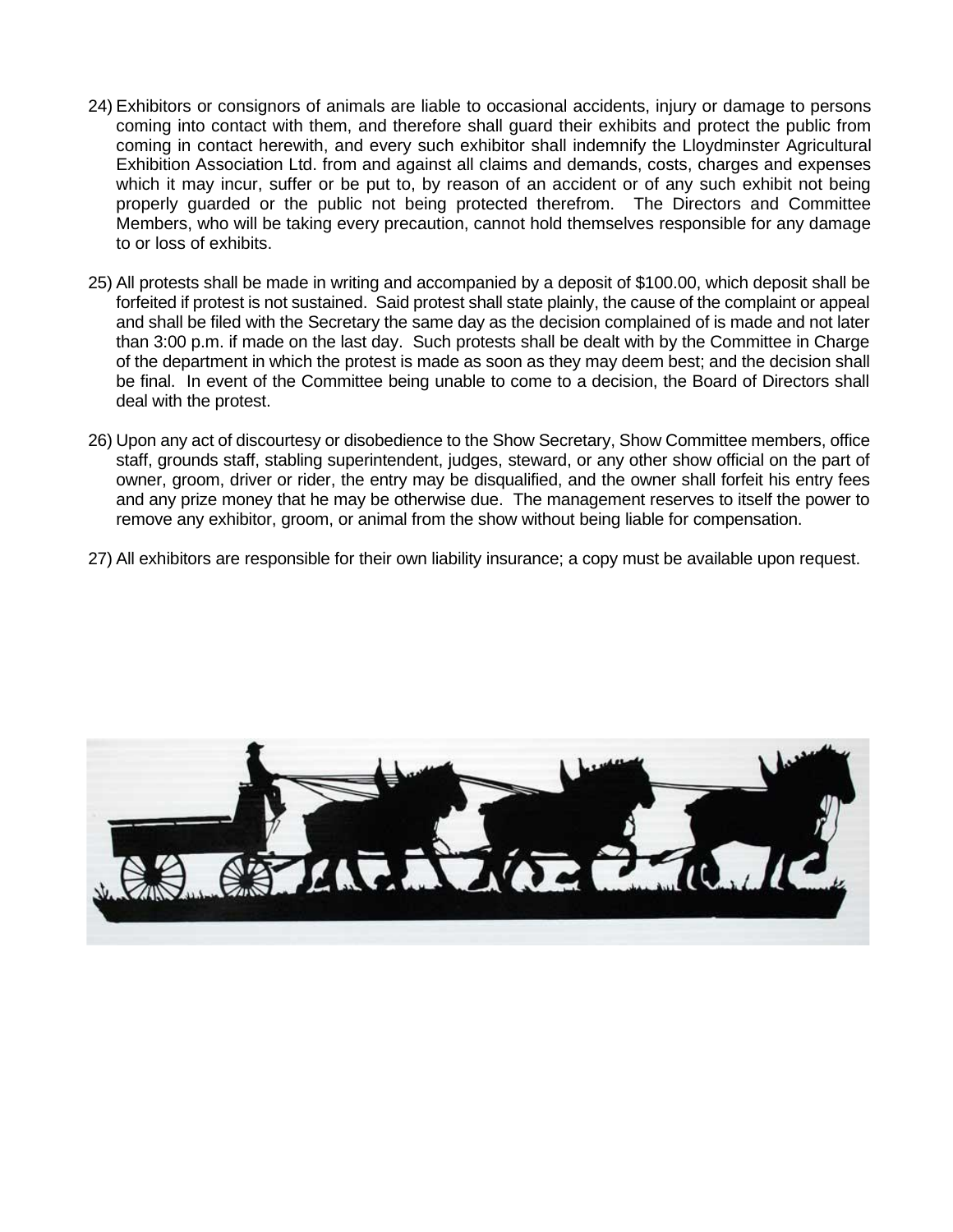## **Championship Series Draft Horse Show**

- 1. Each exhibitor entry number will achieve points based on their placing in the class.
- 2. Each entry will achieve one point for the place they are in as well as one point for each entry that is placed behind the said exhibitor. (Example:  $3<sup>rd</sup>$  place in a class of 7 will be awarded 5 points) (animals shown, not entered)
- 3. Each Exhibitor will be given two "go arounds" to win points (two classes)
- 4. Multiple entries by one exhibitor will be given different Entry Numbers and the Entry numbers will be awarded points for the Championship.
- 5. The horses in each class can vary day to day depending on the choice of the exhibitor, as the Entry number will be where points are awarded.
- 6. Tallies will be kept at the announcer booth and the championship award will be awarded after the final show on Friday.

### **Championship Cart**

- We have held the traditional Men's Cart and Ladies' Cart in place as these continue to be popular classes amongst exhibitors
- Daily placings will be awarded for each class
- Exhibitor entry numbers will be awarded points
- Championship will be determined by total points from both classes

### **Open Team**

- All teams will compete in one class
- Daily placings will remain as is in each class
- Mares, Geldings, Mixed Teams

### **Champion Gelding Team**

- There will be one champion Gelding Team
- This will be based on total points for both nights in the open classes
- This will be qualified by having two geldings in the entry

### **Champion Mare Team**

- There will be one champion Mare Team
- This will be based on total points for both nights in the open classes
- This will be qualified by having two mares in the entry

### **Champion Open Four**

- Daily placings and payouts available
- Any mix of breeds or sex can compete in the Open Four Event
- All will qualify for points by Entry Number for the Championship Points

### **Champion Open Six**

- Daily placings and payouts available
- Any mix of breeds or sex can compete in the Open Six Event
- All will qualify for points by Entry Number for the Championship Points

### **Ladies' Team and Unicorn**

• At this time these classes will remain as a daily competition and will not qualify for the championship class

### **HALTER CLASSSES**

The point system has been applied to the Halter classes as well.

- This will provide the basis for allowing us to judge the traditional Championship Classes
- This will provide the placings for the Champion each breed as well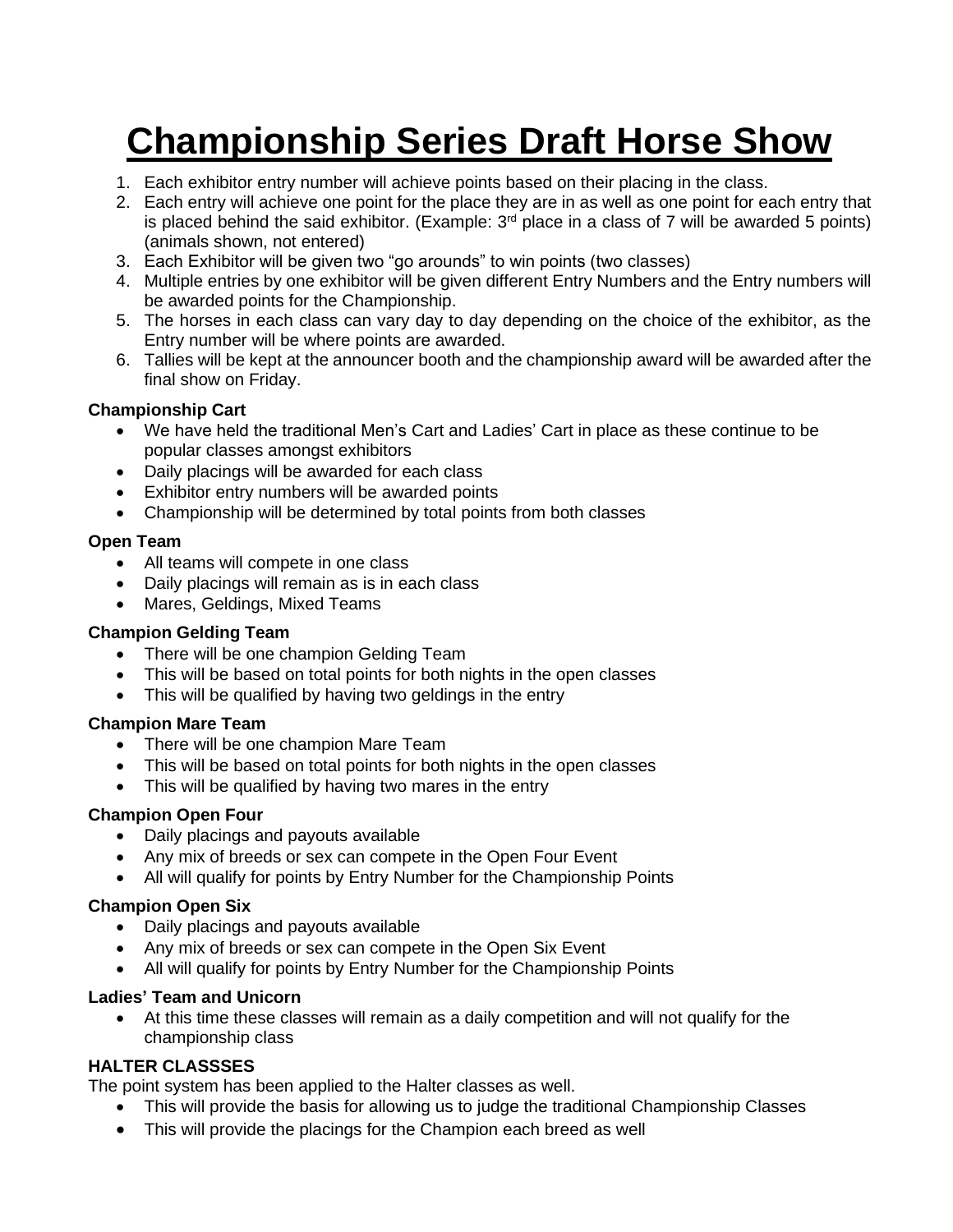## *2022 HALTER SPONSORSHIP*

### **MAJOR HALTER – NOVLAN BROS. SALES**

*Alberta Clydesdale & Shire Association Fabricland Trem J Farms – Greg Trembath Noble Country Dan Bexson Hauling Inc. In Touch Massage Frontier Glass & Door GO Technologies Pegasus Equine Products & Promotions Fox Wakefield Paradise Hill Ranch & Western Wear Alberta Percheron Club Alberta Belgian Breeders Association CT Line Locating McKenzie Mobile Seed Cleaning Driveway Doctor Fraser's County Farm Clydesdales Wildwood Clydesdales Justamere Farms Ltd. Richi's Furniture U Bet Yah Kat Tracks*

## *2022 JUNIOR SPONSORSHIP*

### **MAJOR YOUTH – TIM WINTERHALT FARMS & JOHNSON BELGIANS**

*Willow Way Clydesdales McConnell Transport Ltd. Fabricland Point Black Percherons*

## *2022 HITCH SPONSORSHIP*

**MAJOR HITCH – BEXSON CONSTRUCTION LTD.**

*Trem J Farms – Greg Trembath Willow Way Clydesdales L & A CPA*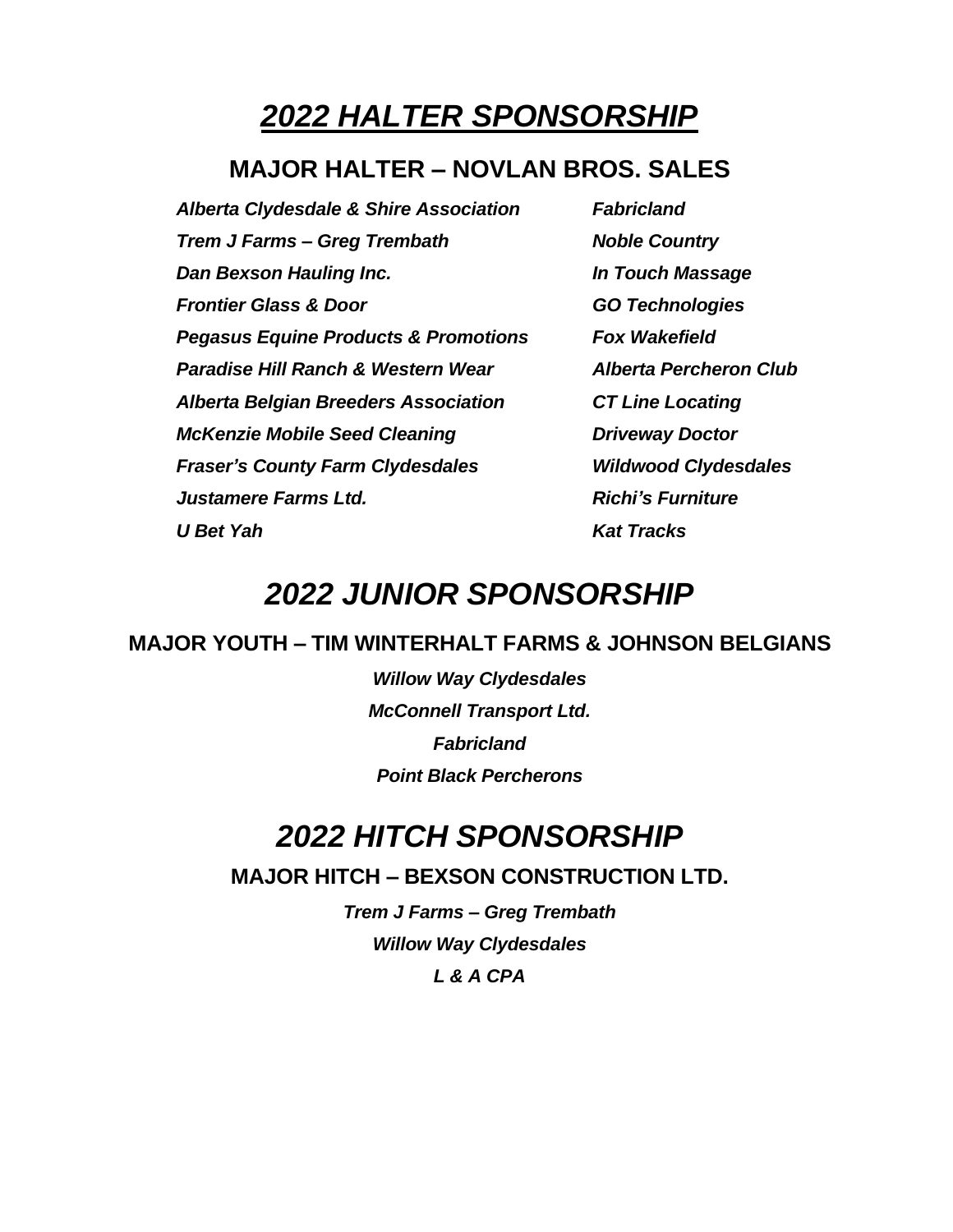# **HALTER SECTION**

*Sponsored by* **NOVLAN BROS.**

## **PUREBRED INDIVIDUAL HALTER CLASSES**

Prize money:  $1<sup>st</sup> - 5<sup>th</sup>$  Place \$100

### **Multi-Breed**

- 21 Brood mare that shows evidence of being in foal or has a foal at side or raised a foal in current year. If foal is not shown at side, registration certificate of foal must be provided.
- 22 Foal of Current Year
- 23 Stallion, one-year old
- 24 Stallion, two-year old
- 25 Stallion, three years and over

### **GRAND CHAMPION and RESERVE CHAMPION STALLION**

*Champion Stallion sponsored by: Blue Sky Percherons*

- 26 Filly, one-year old
- 27 Filly, two-year old

### **JUNIOR CHAMPION and RESERVE JUNIOR CHAMPION FEMALE**

*1 st place prize money sponsored by: The Laycock Family*

- 28 Filly, three-year old
- 29 Yeld mare

### **SENIOR CHAMPION and RESERVE SENIOR CHAMPION FEMALE**

*1 st place prize money sponsored by: The Laycock Family*

### **GRAND CHAMPION and RESERVE CHAMPION FEMALE**

*Coral & Hilda Laycock Memorial Award Belgian prize sponsored by: Alberta Belgian Breeders Association*

#### **SUPREME CHAMPION DRAFT SPONSORED by: ALLAN BEXSON MEMORIAL TROPHY NORMA HUTCHINSON**

*Clydesdale/Shire prize money sponsored by: Alberta Clydesdale & Shire Association*

### **GROUP HALTER CLASSES**

*Registered geldings are eligible for the Progeny of Dam & Get of Sire classes*

Prize money:  $1<sup>st</sup> - 5<sup>th</sup>$  Place \$100

- 30 **Progeny of Dam** Two animals any age, the progeny of one dam. Each animal must have been shown in its appropriate single section if offered. Exhibitors can combine entries.
- 31 **Get of Sire** Three animals, any age, the get of one sire. Each animal must have been shown in its appropriate single appropriate single section if offered. At least one animal must be owned by the exhibitor and registered in the exhibitor's name.
- 32 **Stallion and Three Mares** each animal must be owned by the exhibitor and registered in the Exhibitor's name. Each animal must have been shown in its appropriate section if offered.

### **ALL BREEDS GELDING CLASSES**

Prize money:  $1<sup>st</sup> - 5<sup>th</sup>$  Place \$100

- 33 Gelding, one-year old or two-year old<br>34 Gelding, light draft, three years and ol
- Gelding, light draft, three years and older
- 35 Gelding, heavy draft, three years and older

### **GRAND CHAMPION and RESERVE CHAMPION GELDING**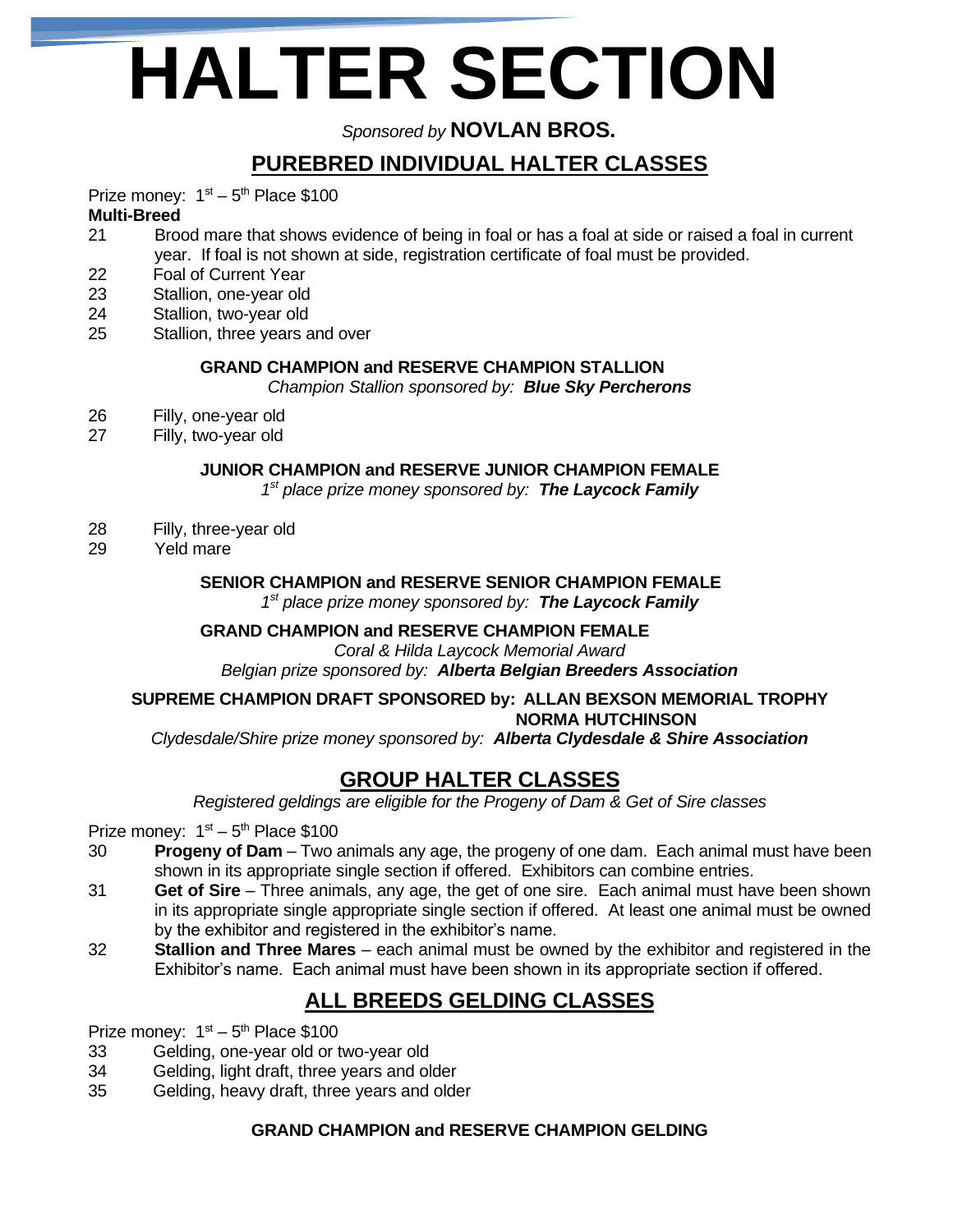# **JUNIOR SECTION**

### *Sponsored by* **TIM WINTERHALT FARMS & JOHNSON BELGIANS**

### **JUNIOR DECORATING CLASSES:**

\*PLEASE NOTE: Age divisions will depend on entries

**Decorating:** Classes 71 & 72 are given 45 minutes to decorate (mane roll & tail tie) their animal. Class 73 is given 30 minutes to decorate (mane roll & tail tie) their animal. The judge will be looking at the member's ability to decorate their animal in a timely manner and have them ready for the show. Decorating to be done at the exhibitor's stall.

- **71 JUNIOR DECORATING** 9 years and under as of January 1<sup>st</sup> of current year
- **72 INTERMEDIATE DECORATING** 10 to 14 years of age as of January 1<sup>st</sup> of current year
- **73 <b>SENIOR DECORATING** 15 to 18 years of age as of January 1<sup>st</sup> of current year

### **DECORATING SPONSORED by: ARCHIE & IDA CAMPBELL MEMORIAL Alan & Natalie Campbell**

### **JUNIOR SHOWMANSHIP CLASSES:**

\*PLEASE NOTE: Age divisions will depend on entries

**Showmanship:** In this class, the member will demonstrate their ability to show their animal. This includes their ability to handle the animal, as well as present the animal and themselves to the judge.

- **74 JUNIOR SHOWMAN** 9 years and under as of January 1<sup>st</sup> of current year
- **75 <b>INTERMEDIATE SHOWMAN** 10 to 14 years of age as of January 1st of current year
- **76 •• SENIOR SHOWMAN** 15 to 18 years of age as of January 1<sup>st</sup> of current year

### **SHOWMANSHIP SPONSORED by: HALTER EGO BRANDED WESTERN WEAR & TACK**

## **JUNIOR AGGREGATE AWARDS**

*Sponsored by* **TIM WINTERHALT FARMS**

*INTERMEDIATE CHAMPION SENIOR CHAMPION*

### **JUNIOR Aggregate Award for Intermediate and Senior Exhibitors Only**

• Intermediate Aggregate (ages 10-14) points accumulated from the following three classes:

- o Showmanship, Decorating & Cart
- o Will not include Junior Team
- o Prize will be awarded to the exhibitor with highest points
- Senior Aggregate (ages 15-18) points will be accumulated from the following four classes:
	- o Showmanship, Decorating, Cart & Team
	- $\circ$  Scholarship and prize will be awarded to the exhibitor with highest points
- Individual classes will be judged in the traditional style
- The point system will follow the same rules as stated above for the hitch classes; however, they will be awarded to the Individual and not the entry number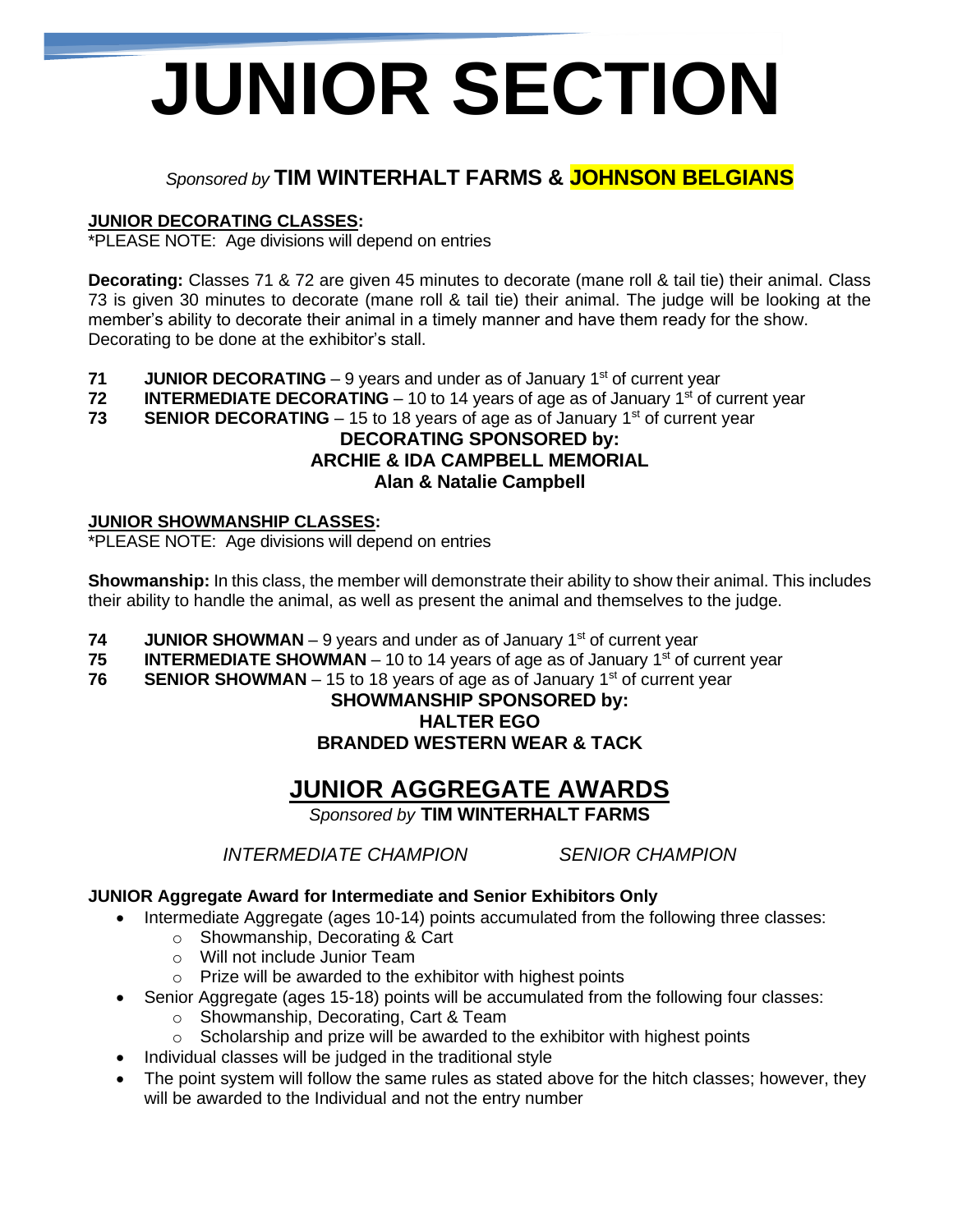# **HITCH SECTION**

*\*Prize money will be based on number of entries received for 2022* **All wagons & carts are required to be stored outside.**

- **90 JUNIOR CART** \*Points to individual for Aggregate Award (Intermediate – 10 to 14 years, Senior - 15 years to 18 years) Sponsored by: **BATTLE RIVER RANCH CORP**
- **91 JUNIOR TEAM** \*Points to individual for Aggregate Award (Senior - 15 years to 18 years) Sponsored by: **DUHAIME'S BELGIANS**

### **92 LADIES' CART (A)**

\*Entry number for Cart Class. Points awarded to individual lady driver. Prize money sponsored by **VERN & LORI BEXSON & FAMILY**

### **93 MEN'S CART (B)**

\*Entry number for Cart Class. Points awarded to individual male driver. Prize money sponsored by **DAN BEXSON HAULING INC.**

### **94 LADIES' TEAM**

Prize money sponsored by **ROCKDELL PERCHERONS**

### **95 UNICORN HITCH**

Prize money sponsored by: **GO TECHNOLOGIES**

### **96 FOUR HORSE HITCH (A)**

Prize money sponsored by: **BLUE SKY PERCHERONS**

### **97 FOUR HORSE HITCH (B)** Prize money sponsored by: **BLUE SKY PERCHERONS**

## **98 OPEN TEAM (A)**

Prize money sponsored by: **WILLOW WAY CLYDESDALE**

### **99 OPEN TEAM (B)**

Prize money sponsored by: **TIM AWCKLAND**

### **100 OPEN SIX HORSE HITCH (A)** Sponsored by: **BEXSON CONSTRUCTION LTD.**

**101 OPEN SIX HORSE HITCH (B)** Sponsored by: **BEXSON CONSTRUCTION LTD.**

### *\*\*NOTE:*

*Horses entered in four- and six-horse hitches need not all be owned by one owner, but entries must list owners of teams exhibited.*

### **BARN DISPLAY COMPETITION**

This is a competition for the BEST BARN DISPLAY by an Exhibitor. Judging will include neatness of stall, decoration of stall and information provided to the public. Judging will be done over the length of the show. Committee members are not eligible to win the Barn Display Competition.

### **BARN DISPLAY SPONSORED by: PARADISE HILL RANCH & WESTERN WEAR**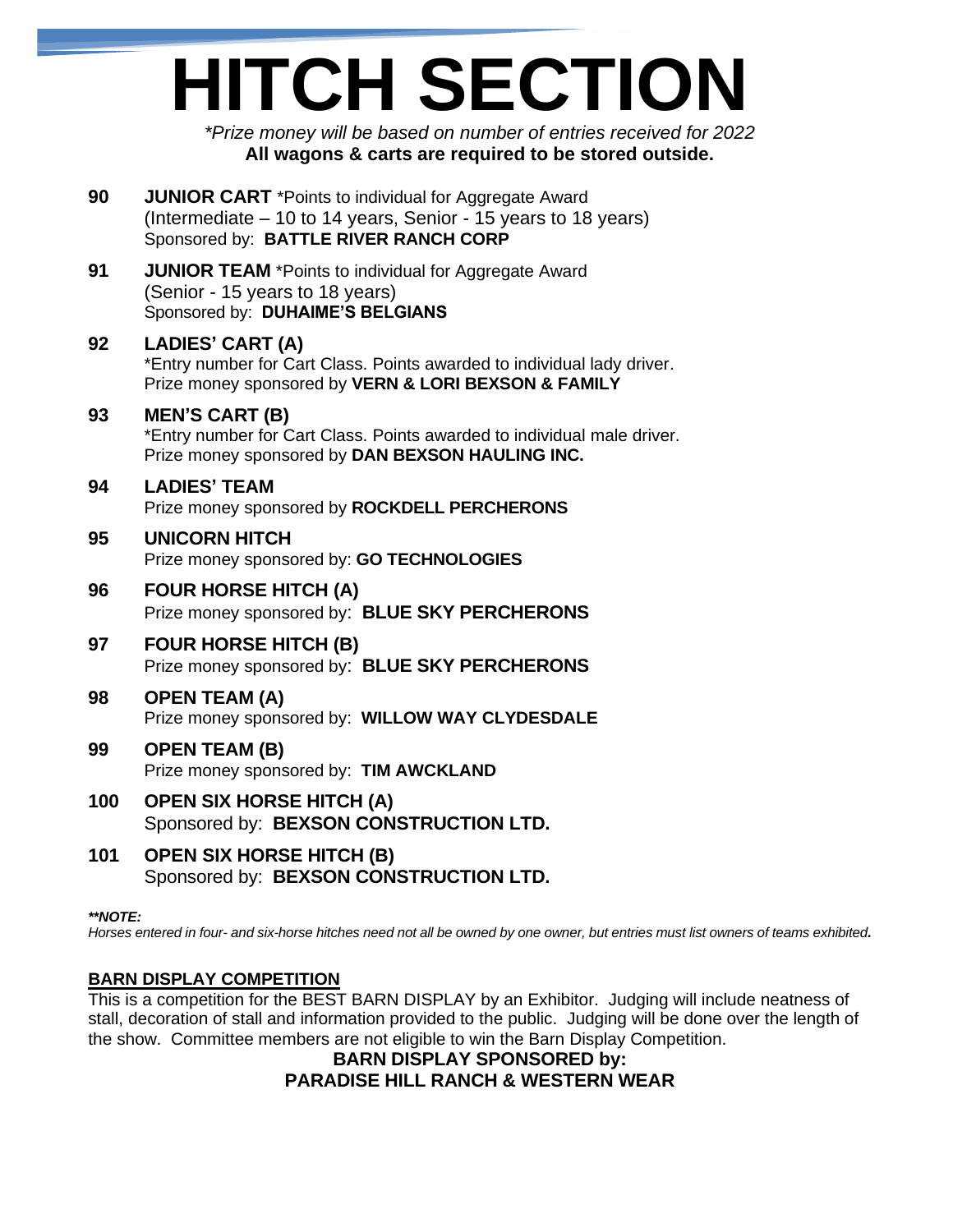## **CHAMPION AWARDS**

*Rusty Bexson Memorial Champion Six Horse Hitch*

*Based on total points from Open Six Horse Hitch(A) and Open Six Horse Hitch(B)*

*Champion 4 Horse Hitch – Blue Sky Percherons Based on total points from Four Horse Hitch (A) and Four Horse Hitch (B)*

> *Champion Lady Driver – Based on total points from Ladies Cart and Ladies Team*

*Champion Open Team Award – Trem J Farms Based on Total Point from Open Team (A) and Open Team (B)*

*Champion Mare Team – Noble Country Based on total points in Open Team (A) and Open Team (B). \* Only applicable to Mare Teams.*

*Champion Cart – Dan Bexson Hauling Inc. Based on total points between Men's and Ladies' Cart for stable*

*Champion Gelding Team – Frontier Glass & Door Based on total points in Open Team (A) and Open Team (B). \* Only applicable to Gelding Teams*



## **CAMPING FEES**

\$30.00 + GST per day for 30-amp electrical site, \$20.00 + GST per day for 15-amp electrical site, \$15.00 + GST per day for non-electrical site, first come-first-serve basis, must register with Exhibition representative in the camping area.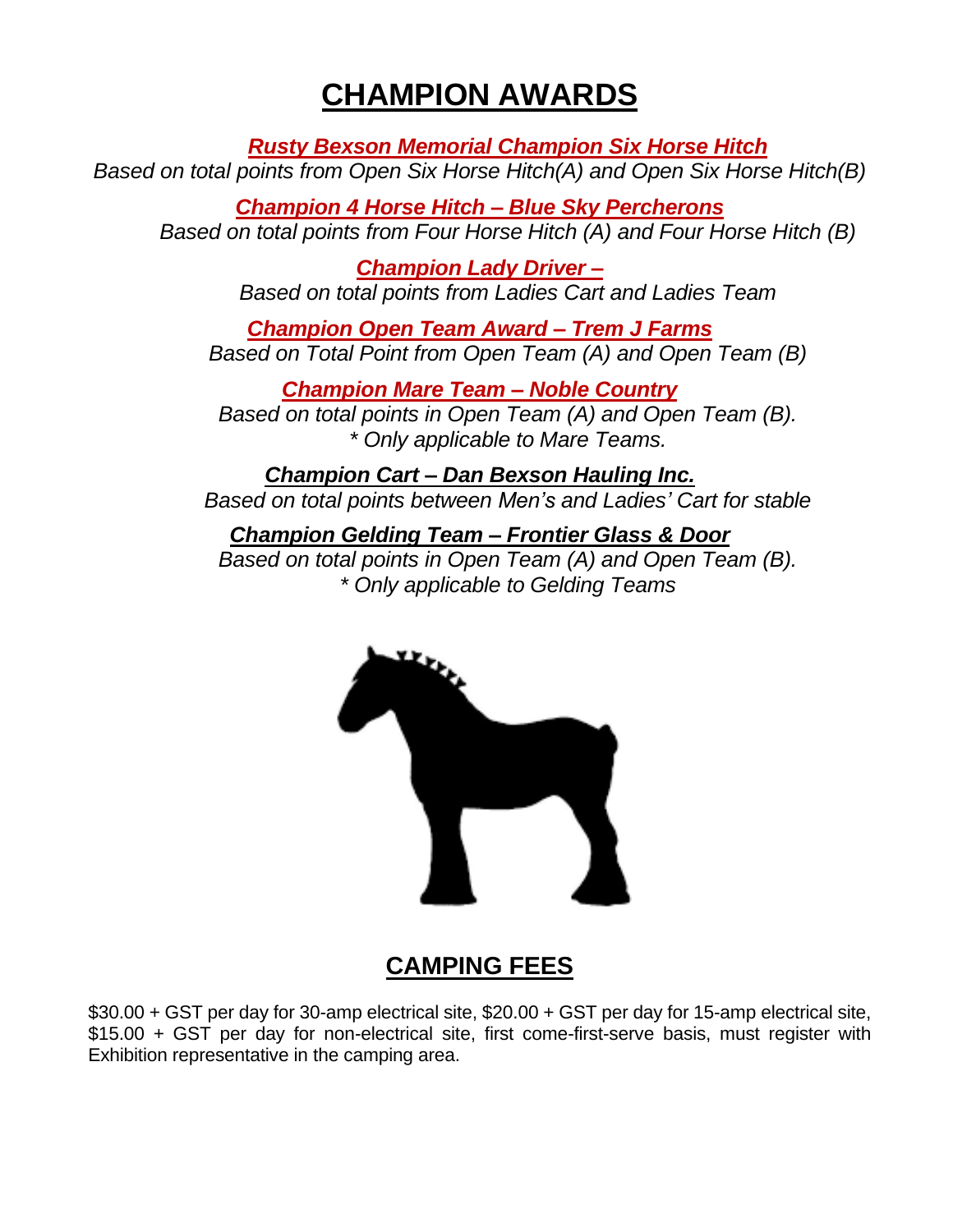## **Entry deadline: July 6, 2022 HITCH ENTRY FORM BREED:**

### **Entry Fee \$61.25/horse = \$60.00 + \$1.25 GST ~ NO REFUNDS after July 06, 2022 ~**

| CLASS | <b>CLASS NAME</b> | <b>ENTRY FEE</b> | NAME OF ANIMAL(S) | NAME OF DRIVER<br>(if known) |
|-------|-------------------|------------------|-------------------|------------------------------|
|       |                   |                  |                   |                              |
|       |                   |                  |                   |                              |
|       |                   |                  |                   |                              |
|       |                   |                  |                   |                              |
|       |                   |                  |                   |                              |
|       |                   |                  |                   |                              |
|       |                   |                  |                   |                              |
|       |                   |                  |                   |                              |
|       |                   |                  |                   |                              |
|       |                   |                  |                   |                              |
|       |                   |                  |                   |                              |
|       |                   |                  |                   |                              |

## **JUNIOR ENTRY FORM**

### **Entry Fee \$61.25/horse = \$60.00 + \$1.25 GST ~ NO REFUNDS after July 06, 2022 ~**

| CLASS | <b>CLASS NAME</b><br>NAME OF ANIMAL(S) |  | NAME OF SHOWMAN |  |
|-------|----------------------------------------|--|-----------------|--|
|       |                                        |  |                 |  |
|       |                                        |  |                 |  |
|       |                                        |  |                 |  |
|       |                                        |  |                 |  |
|       |                                        |  |                 |  |
|       |                                        |  |                 |  |
|       |                                        |  |                 |  |